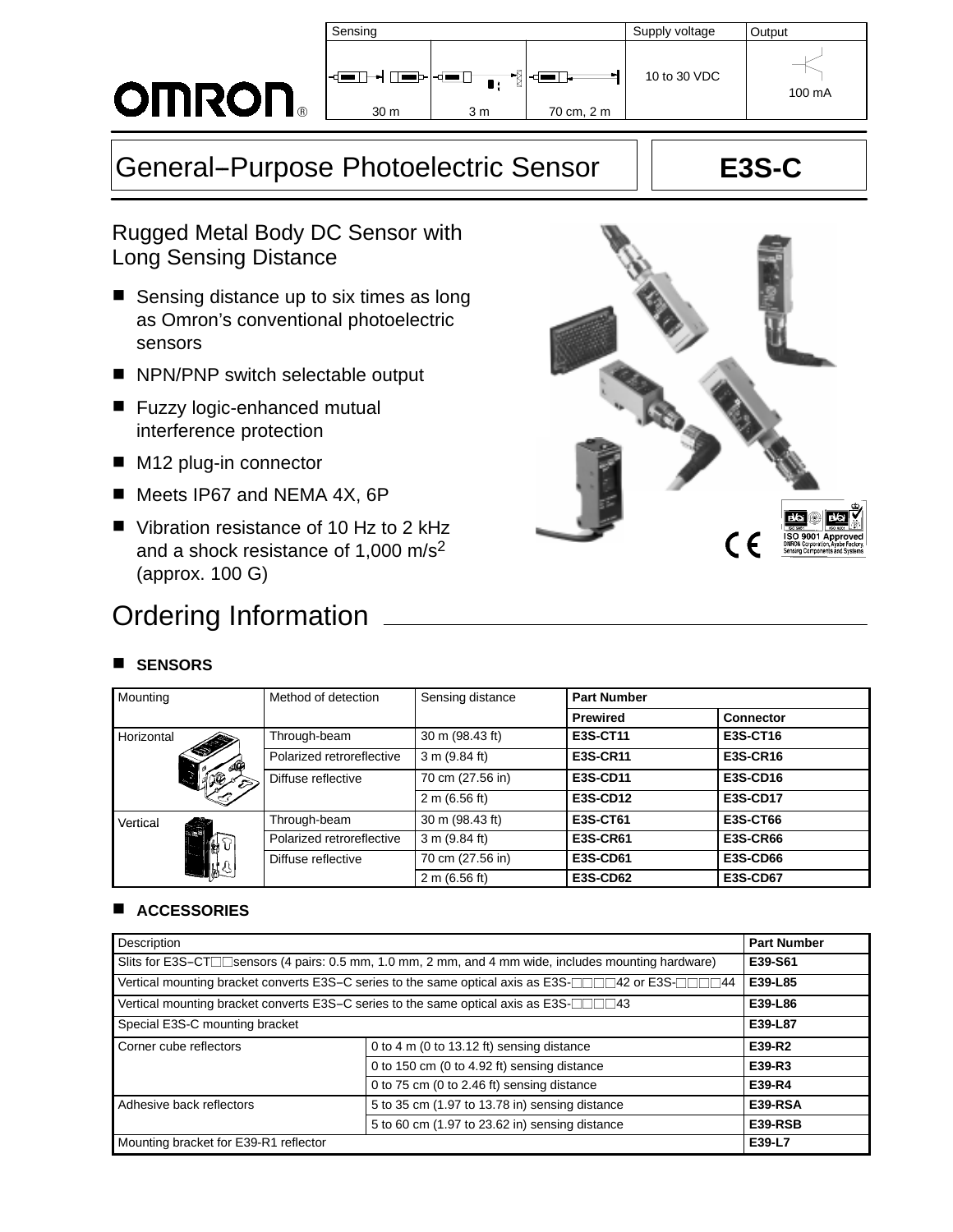### **REPLACEMENT PARTS**

| Description                                           | <b>Part Number</b> |
|-------------------------------------------------------|--------------------|
| Mounting bracket for $E3S-C \Box 1 \Box$ (horizontal) | E39-L102           |
| Mounting bracket for $E3S-C \Box 6 \Box$ (vertical)   | E39-L103           |
| Reflector (supplied with retroreflective sensors)     | E39-R1             |

## Specifications

| Part number                                         |                  | E3S-CT11<br>E3S-CT61                                                                                                  | E3S-CR11<br>E3S-CR61                                         | E3S-CD11<br>E3S-CD61                                     | E3S-CD12<br>E3S-CD62 |  |  |
|-----------------------------------------------------|------------------|-----------------------------------------------------------------------------------------------------------------------|--------------------------------------------------------------|----------------------------------------------------------|----------------------|--|--|
|                                                     |                  | E3S-CT16                                                                                                              | E3S-CR16                                                     | E3S-CD16                                                 | E3S-CD17             |  |  |
|                                                     |                  |                                                                                                                       |                                                              | E3S-CD66                                                 |                      |  |  |
|                                                     |                  | E3S-CT66                                                                                                              | <b>E3S-CR66</b>                                              |                                                          | E3S-CD67             |  |  |
| Method of detection                                 |                  | Through-beam                                                                                                          | Polarized<br>retroreflective                                 | Diffuse reflective                                       |                      |  |  |
|                                                     |                  |                                                                                                                       |                                                              |                                                          |                      |  |  |
| Supply voltage                                      |                  | 10 to 30 VDC, $\pm$ 10%                                                                                               |                                                              |                                                          |                      |  |  |
| Current consumption                                 |                  | 50 mA max. (emitter and<br>receiver)                                                                                  | 40 mA max.                                                   |                                                          |                      |  |  |
| Sensing distance                                    | White mat paper  | 0 to 30 m                                                                                                             | $0$ to $3m$                                                  | 0 to 70 cm                                               | $0$ to $2m$          |  |  |
|                                                     |                  | (0 to 98.43 ft)                                                                                                       | (0 to 9.84 ft)                                               | (0 to 27.56 in)                                          | (0 to 6.56 ft)       |  |  |
|                                                     | With accessories | 4-mm slit: 15m                                                                                                        | E39-R2: 0 to 4m                                              |                                                          |                      |  |  |
|                                                     |                  | 2-mm slit: 7m                                                                                                         | E39-R3: 0 to 150 cm                                          |                                                          |                      |  |  |
|                                                     |                  | 1-mm slit: 3.5m                                                                                                       | E39-R4: 0 to 75 cm                                           |                                                          |                      |  |  |
|                                                     |                  | 0.5-mm slit: 1.8m                                                                                                     | E39-RSA: 5 to 35 cm                                          |                                                          |                      |  |  |
|                                                     |                  |                                                                                                                       | E39-RSB: 5 to 60 cm                                          |                                                          |                      |  |  |
|                                                     | Minimum object   | 4-mm slit: 2.6-mm dia.                                                                                                | E39-R1 Reflector:                                            |                                                          |                      |  |  |
|                                                     | size             | 2-mm slit: 2-mm dia.                                                                                                  | 13-mm dia.                                                   |                                                          |                      |  |  |
|                                                     |                  | 1-mm slit: 1-mm dia.                                                                                                  | E39-R3: 8-mm dia.                                            |                                                          |                      |  |  |
|                                                     |                  | 0.5-mm slit: 0.5-mm dia.                                                                                              | E39-R4: 4-mm dia.                                            |                                                          |                      |  |  |
| Light source                                        |                  | Pulse modulated infrared                                                                                              | Pulse modulated red<br>Pulse modulated infrared LED (880 nm) |                                                          |                      |  |  |
|                                                     |                  | LED (880 nm)                                                                                                          | LED (700 nm)                                                 |                                                          |                      |  |  |
| Standard object                                     | Type             | Opaque materials                                                                                                      | Opaque materials                                             | Opaque and transparent materials                         |                      |  |  |
| Size                                                |                  | 9 mm (3.54 in) min.                                                                                                   | 30 mm (1.18 in) min.                                         | 30 x 30 cm (11.81 x 11.81 in) (white mat<br>paper)       |                      |  |  |
| Operation mode                                      |                  | Light-ON/Dark-ON operation, switch selectable                                                                         |                                                              |                                                          |                      |  |  |
| Variation in sensing distance                       |                  | $\equiv$                                                                                                              | $\pm$ 10% max.                                               |                                                          |                      |  |  |
| <b>Hysteresis</b>                                   |                  | L.                                                                                                                    |                                                              | 20% max. of sensing distance                             |                      |  |  |
| Variation in optical axis and mounting<br>direction |                  | $\pm 2^{\circ}$ max.                                                                                                  |                                                              |                                                          |                      |  |  |
| Sensitivity                                         |                  | Adjustable, 3/4 turn knob                                                                                             |                                                              | Adjustable, 2-1/2 turn knob with clutch<br>and indicator |                      |  |  |
| Mutual interference protection                      |                  | Provided<br>Not provided                                                                                              |                                                              |                                                          |                      |  |  |
| Control output<br><b>Type</b>                       |                  | NPN or PNP (selectable), open collector current output                                                                |                                                              |                                                          |                      |  |  |
|                                                     | Max. load        | 100 mA max.                                                                                                           |                                                              |                                                          |                      |  |  |
| Residual voltage                                    |                  | NPN output: 1.2 V max., PNP output: 2.0 V max.                                                                        |                                                              |                                                          |                      |  |  |
| Response time                                       | <b>OFF</b>       | 1 ms max.<br>2 ms max.                                                                                                |                                                              |                                                          |                      |  |  |
| ON                                                  |                  | 1 ms max.<br>2 ms max.                                                                                                |                                                              |                                                          |                      |  |  |
| <b>Circuit Protection</b>                           |                  | Output short-circuit protection, reversed polarity protection                                                         |                                                              |                                                          |                      |  |  |
| Vibration<br>Destruction<br>resistance              |                  | 10 to 2 kHz, 1.5-mm double amplitude, or 300 m/s <sup>2</sup> (approx. 30G) 0.5 hrs each in X, Y, and<br>Z directions |                                                              |                                                          |                      |  |  |
| Shock resistance                                    | Destruction      | 1,000 m/s <sup>2</sup> (approx. 100G) 3 times each in X, Y, and Z directions                                          |                                                              |                                                          |                      |  |  |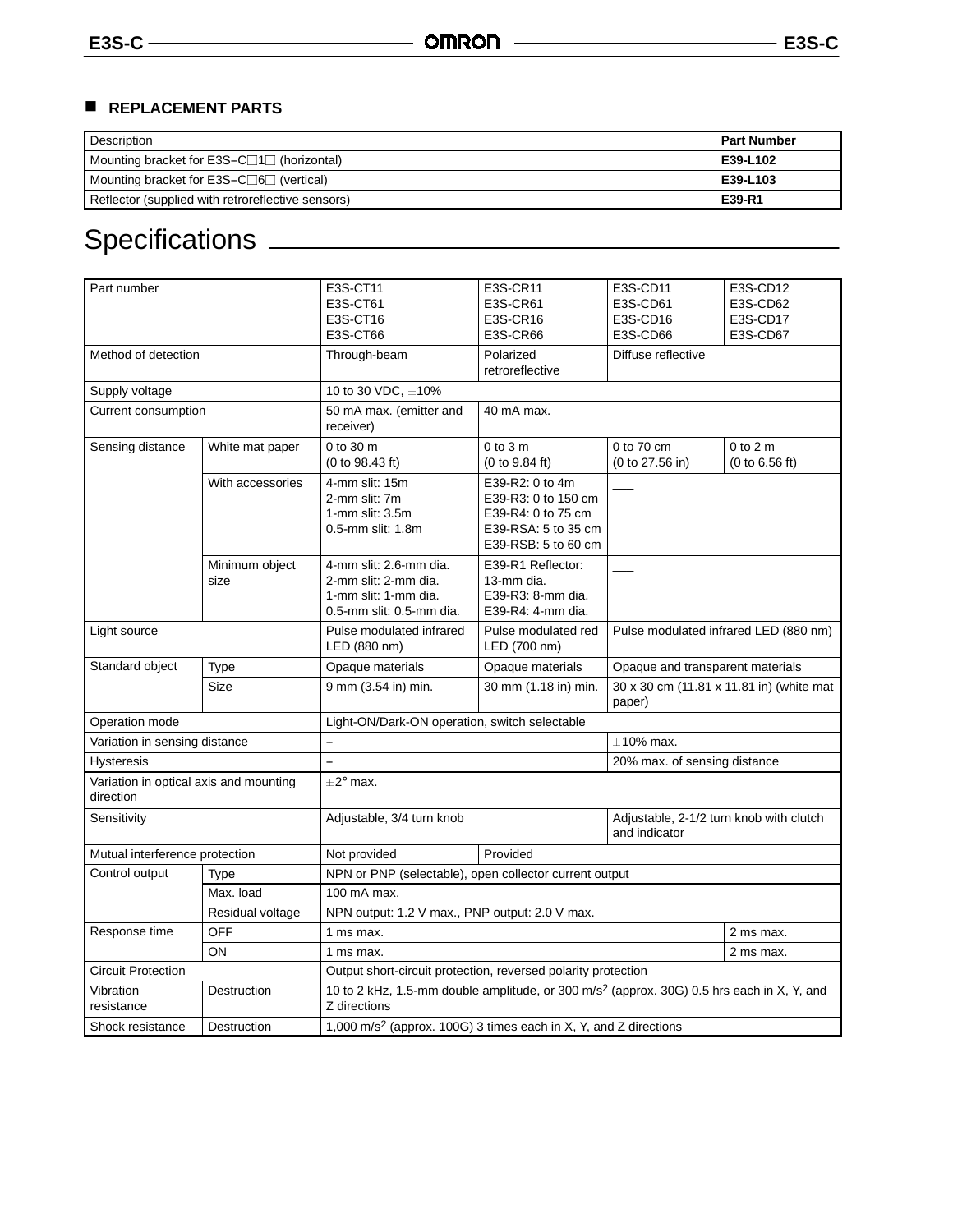| <b>E3S-C</b>          |                 | <b>OMRON</b>                                                                                                                            |                                                             | E3S-C                                        |                                              |  |
|-----------------------|-----------------|-----------------------------------------------------------------------------------------------------------------------------------------|-------------------------------------------------------------|----------------------------------------------|----------------------------------------------|--|
| Part number           |                 | E3S-CT11<br>E3S-CT61<br>E3S-CT16<br>E3S-CT66                                                                                            | E3S-CR11<br>E3S-CR61<br>E3S-CR16<br>E3S-CR66                | E3S-CD11<br>E3S-CD61<br>E3S-CD16<br>E3S-CD66 | E3S-CD12<br>E3S-CD62<br>E3S-CD17<br>E3S-CD67 |  |
| Emitter<br>Indicators |                 | Power ON (red)                                                                                                                          | Stability indicator (green), Light Incident (red)           |                                              |                                              |  |
|                       | Receiver        | Stability indicator (green),<br>Light Incident (red)                                                                                    |                                                             |                                              |                                              |  |
| <b>Materials</b>      | Lens            | Acrylic                                                                                                                                 |                                                             |                                              |                                              |  |
|                       | Case            | Zinc die-cast                                                                                                                           |                                                             |                                              |                                              |  |
|                       | Operation panel | Sulfonated polyether                                                                                                                    |                                                             |                                              |                                              |  |
| <b>Bracket</b>        |                 | Stainless steel                                                                                                                         |                                                             |                                              |                                              |  |
| Mounting              |                 | Either side surface with two threaded holes. Bracket for horizontal (E39-L102) or vertical<br>(E39-L103) sensors and hardware included. |                                                             |                                              |                                              |  |
| Connections           | Emitters        | 2-conductor cable,<br>$2m(6.56 ft)$ length                                                                                              | 3-conductor cable, 2m (6.56 ft) length (for prewired types) |                                              |                                              |  |

|                        | Receiver         | 3-conductor cable,<br>$2m(6.56 ft)$ length                             |  |  |
|------------------------|------------------|------------------------------------------------------------------------|--|--|
| Weight                 | Horizontal model | 110 g $(3.88 \text{ oz.})$                                             |  |  |
|                        | Vertical model   | 115 g (4.06 oz.)                                                       |  |  |
| Enclosure ratings      | <b>IEC 144</b>   | IP <sub>67</sub>                                                       |  |  |
|                        | <b>NEMA</b>      | 1, 4X, 6P, 12, 13                                                      |  |  |
| Ambient<br>temperature | Operating        | -25°C to 55°C (-13°F to 131°F)                                         |  |  |
|                        | Storage          | -40 $\degree$ C to 70 $\degree$ C (-40 $\degree$ F to 158 $\degree$ F) |  |  |
|                        |                  |                                                                        |  |  |

### **OUTPUT CIRCUIT DIAGRAMS**

| Output<br>configuration | Mode switch | Output transistor                 | Output circuits                                                                                                                                                                                                                                                                    |
|-------------------------|-------------|-----------------------------------|------------------------------------------------------------------------------------------------------------------------------------------------------------------------------------------------------------------------------------------------------------------------------------|
| <b>NPN</b>              | Light-ON    | ON when light is<br>received.     | 10 to 30 VDC<br>Brown<br>Stability<br>Light<br>$\nu$ indicator<br>i indi-<br>PNP output<br>trzo<br>cator<br>transistor<br>  Load<br>Load<br>Photo-<br>current<br>(Red)<br>(Green) electric<br>NPN and PNP 0<br><b>Black</b><br>sensor<br>output selector<br>Control output<br>main |
|                         | Dark-ON     | ON when light is<br>not received. | (See<br>circuit<br>note)<br>NPN output<br>$\mathbf{\Sigma}$ ZD<br>transistor<br>0 V<br>Blue<br>$ZD : V_7 = 39 V$<br>Note:<br>Set the NPN and PNP output selector to NPN.                                                                                                           |
| <b>PNP</b>              | Light-ON    | ON when light is<br>received.     | Brown<br>10 to 30 VDC<br>Stability<br>Light<br>, indi-<br>$\boldsymbol{\varkappa}$ indicator<br>PNP output<br>ZD<br>cator<br>transistor<br>Photo-<br>(Red)<br>(Green) electric<br>Control output<br>NPN and PNP!<br><b>Black</b><br>sensor                                         |
|                         | Dark-ON     | ON when light is<br>not received. | output selector: 9<br>main<br>circuit<br>Load<br>(See<br>Load<br>$\bigstar$ zD note)!<br>current<br>NPN output<br>transistor<br>0 <sub>V</sub><br>Blue<br>$ZD : V_7 = 39 V$<br>Note:<br>Set the NPN and PNP output selector to PNP.                                                |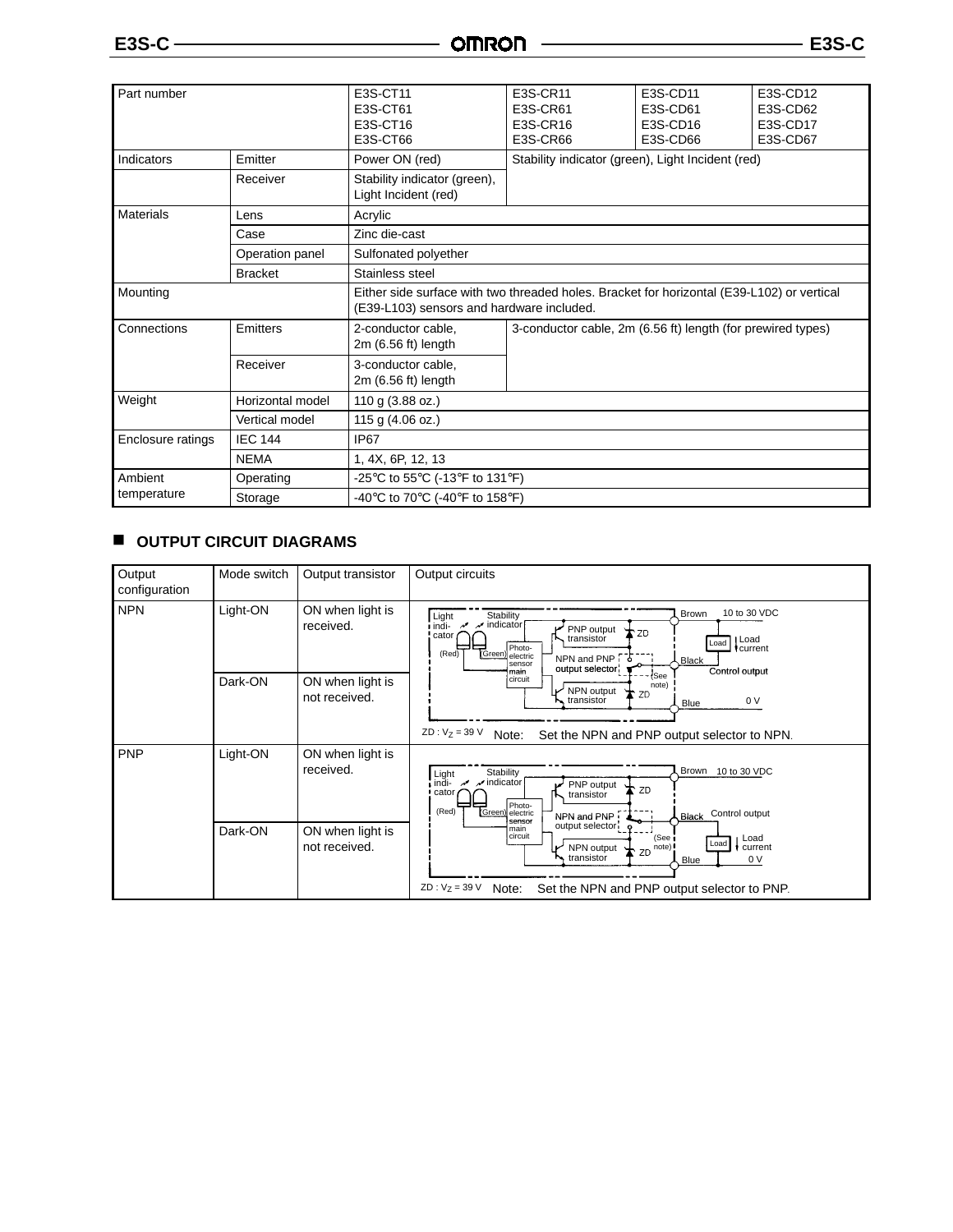## Engineering Data

#### **EXCESS GAIN RATIO**













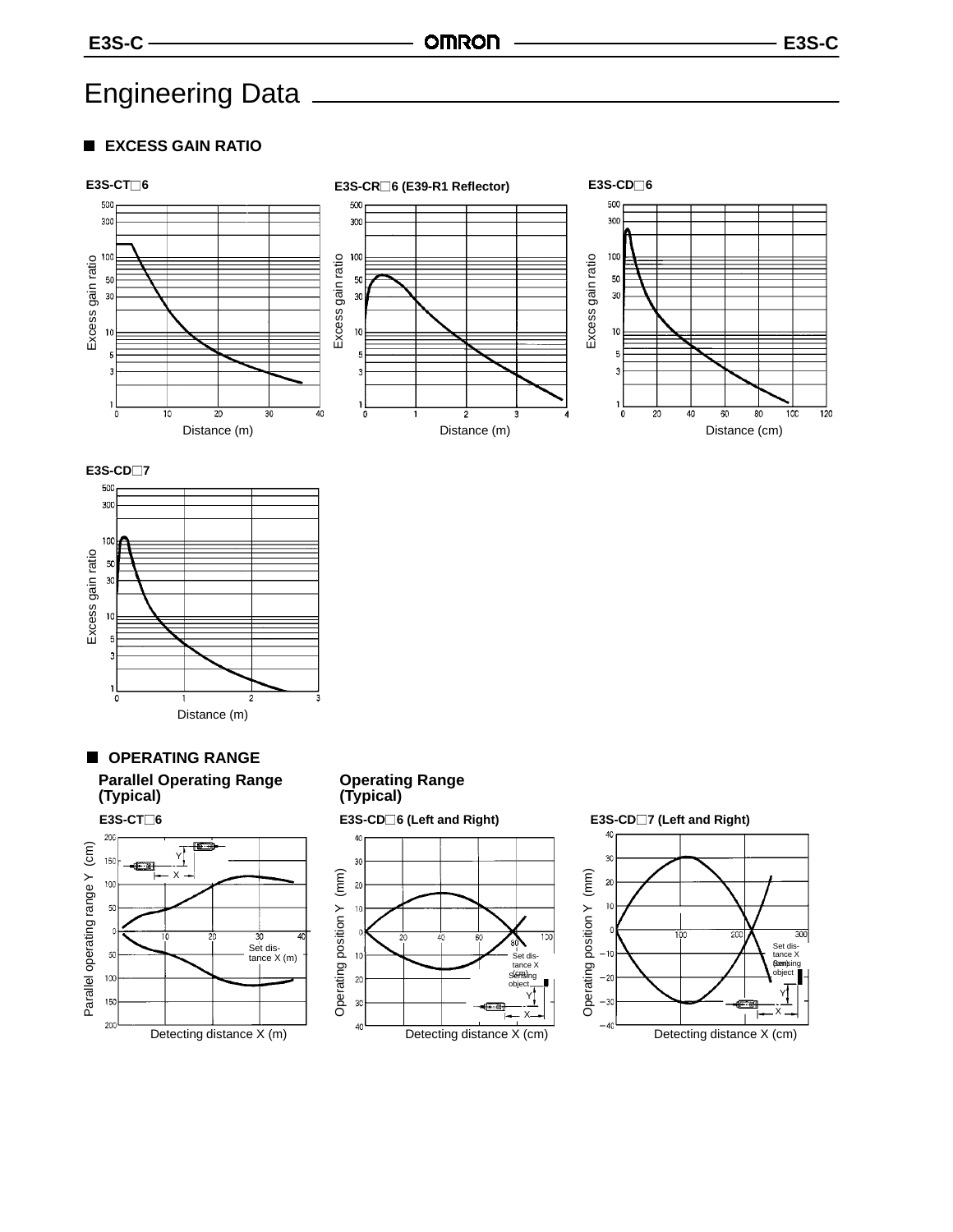#### **Sensing Distance vs. Object Size (Typical)**



#### **Reflector Parallel Movement (Typical)**



Detecting distance X (cm)



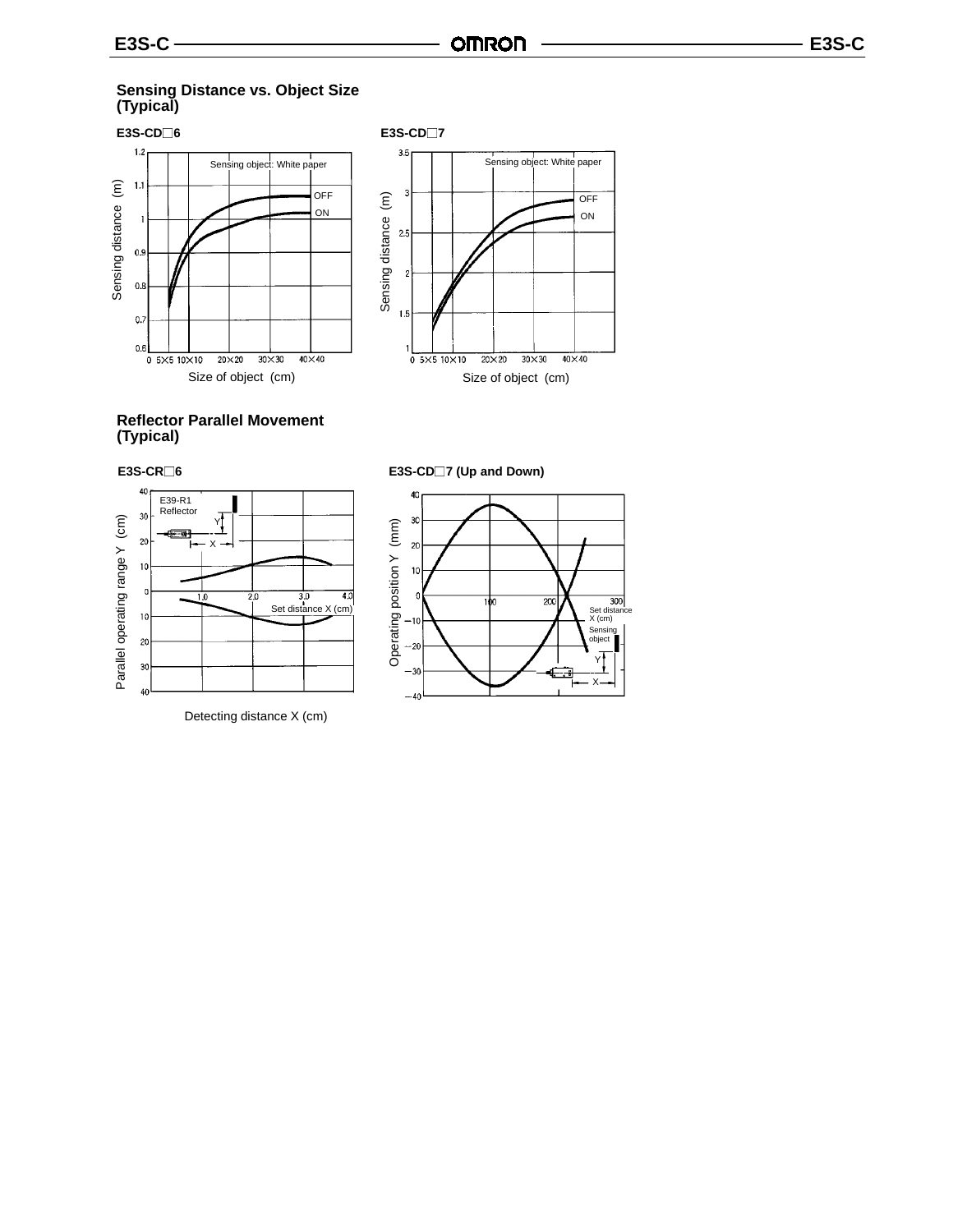### **Dimensions**

Unit: mm (inch)

SENSORS



 $(1.22)$ 

1.5 (0.06)

 $(0.91)$  31 \*\* For E3S-CT61, optical viewing for the emitter and the receiver are from the top portion of the sensor. be attached to side A.

\* The mounting bracket can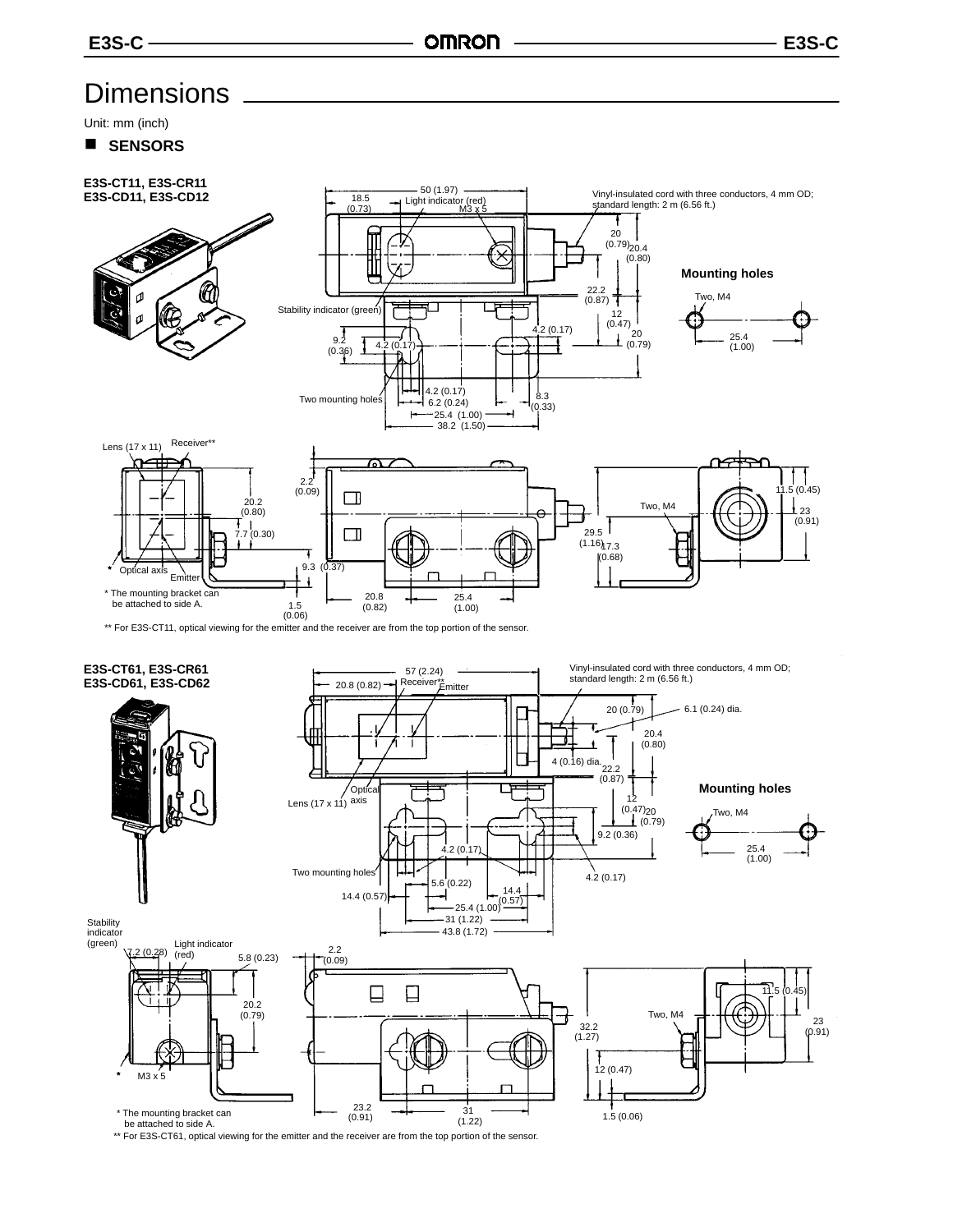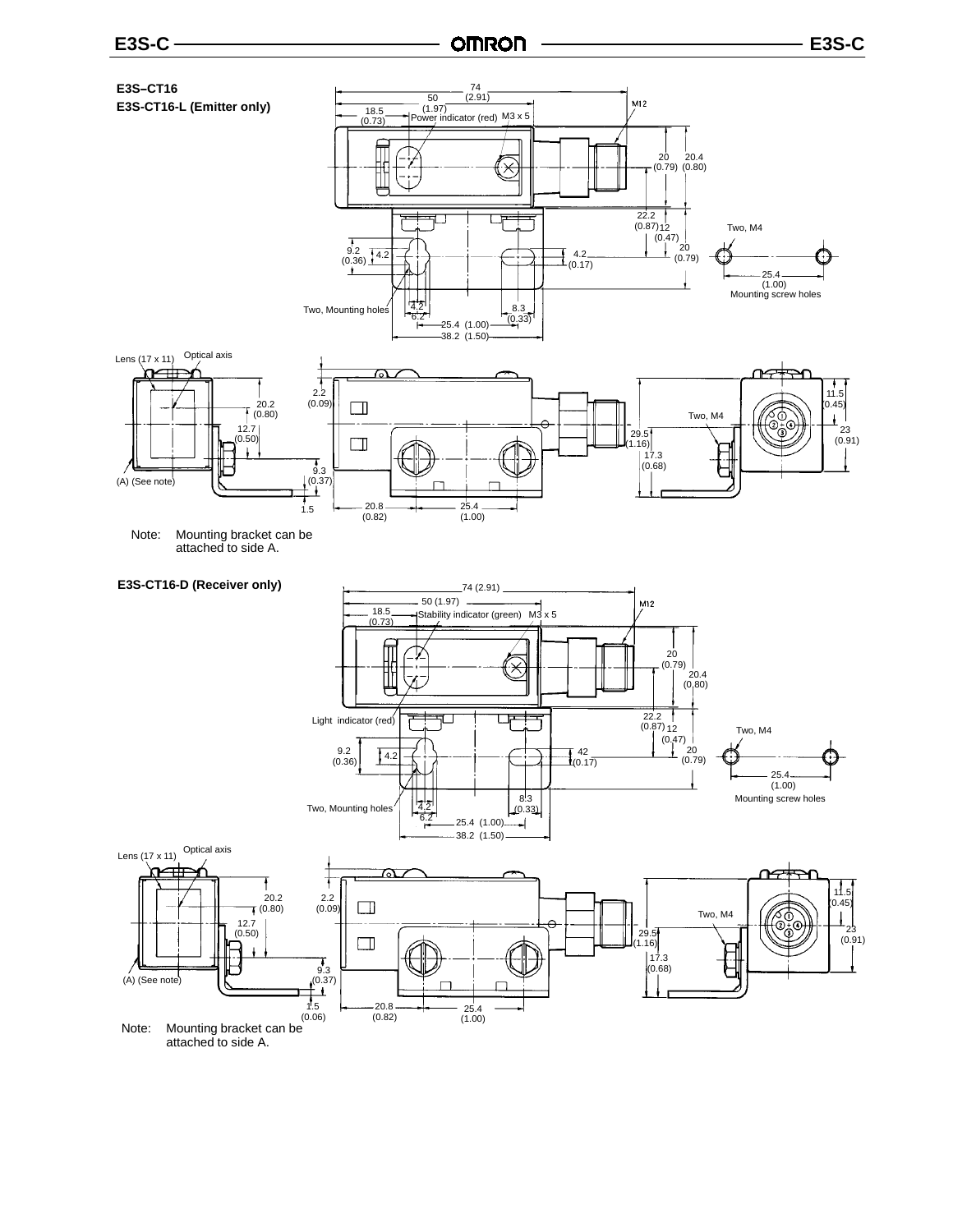#### **E3S--CT66 E3S-CT66-L (Emitter only)**



#### **E3S-CT66-D (Receiver only)**



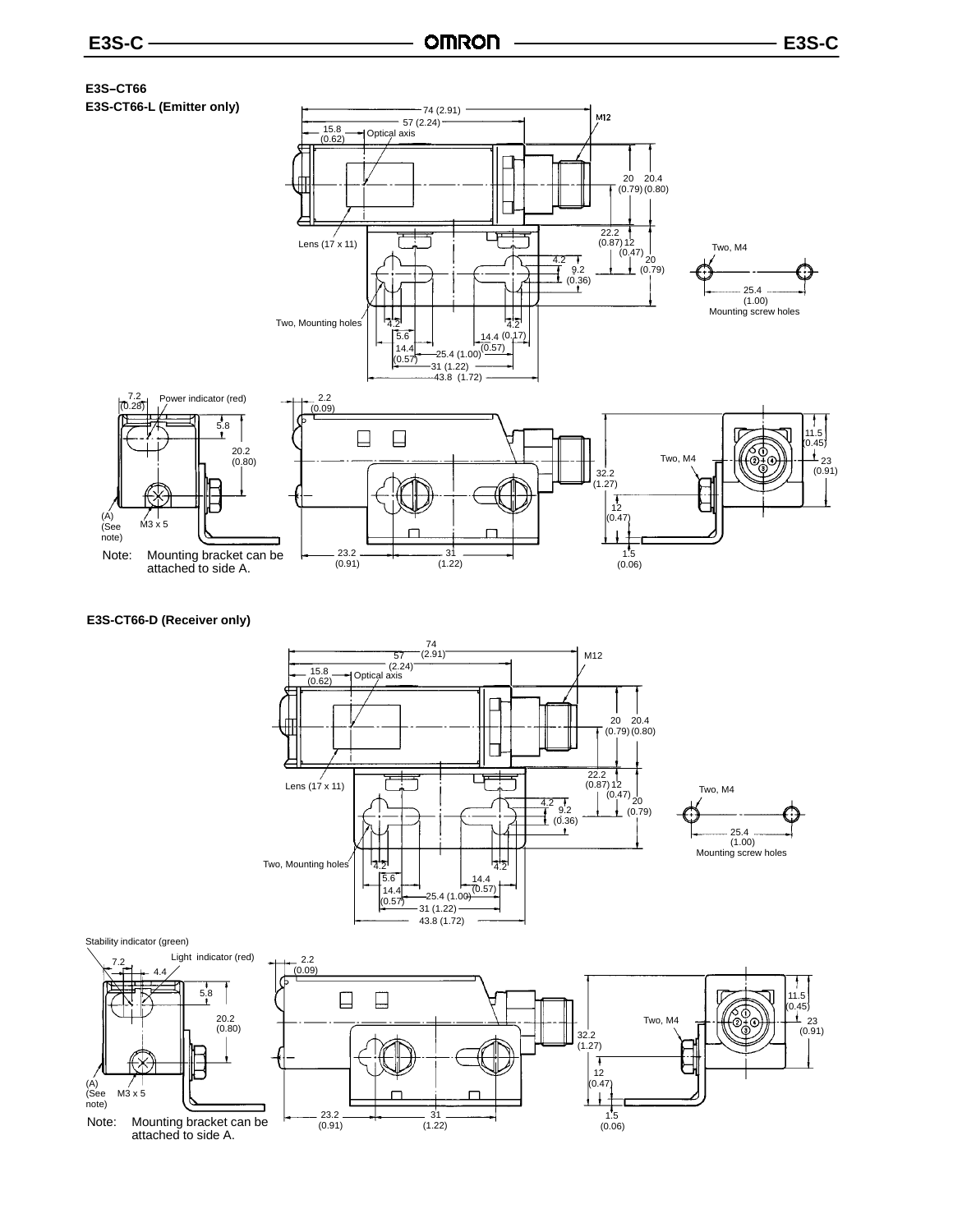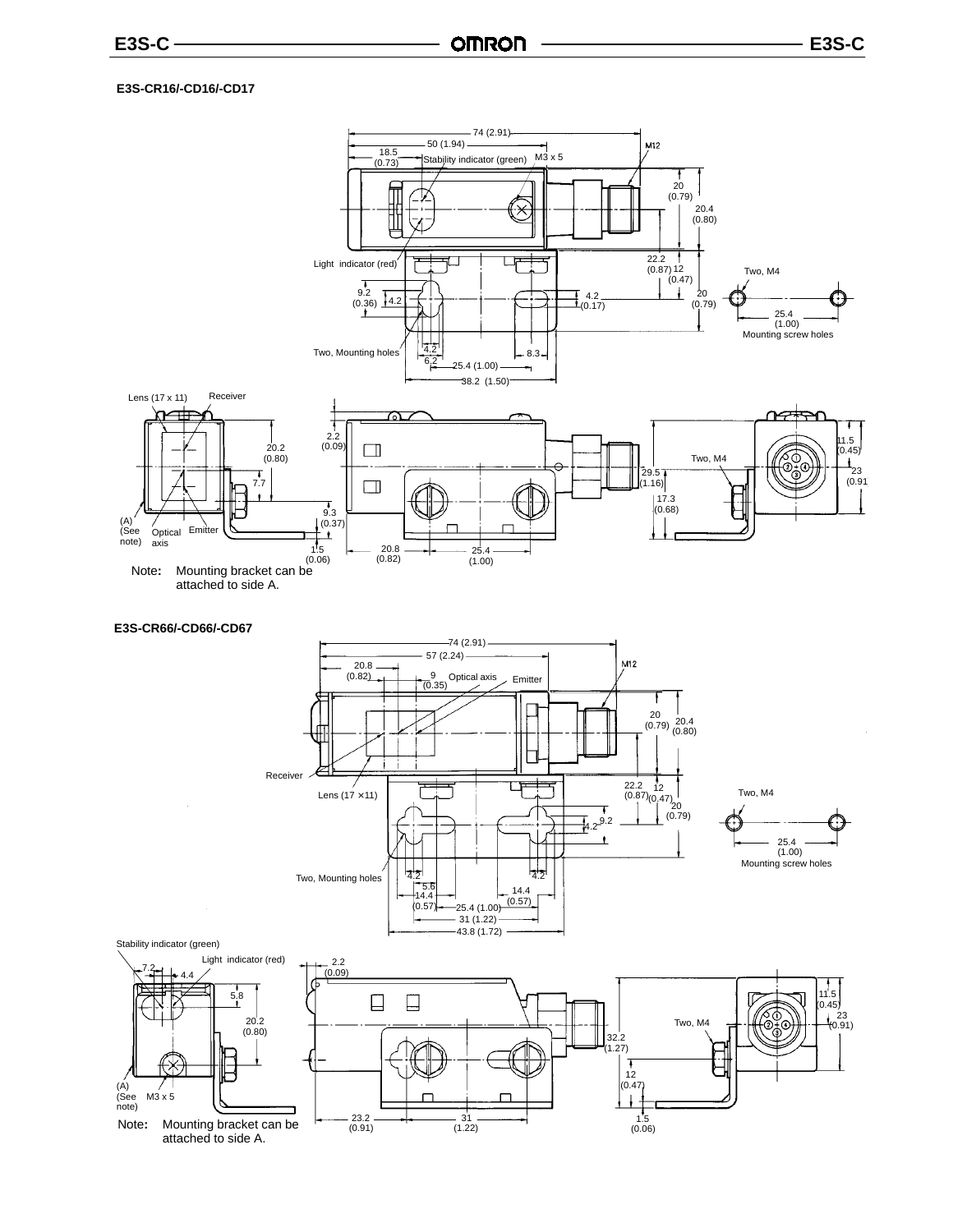#### ■ CUBE REFLECTORS

#### **E39-R1 Retroreflector**

(Included with the E3S-CR11/CR61)





**E39-R2 Optional Reflector**





34.8 (1.37)

19.3 (0.76)

**E39-R3 Option Small Reflector with (Mounting Bracket)**





34 (1.34)

殴

⊕



52.0 (2.05)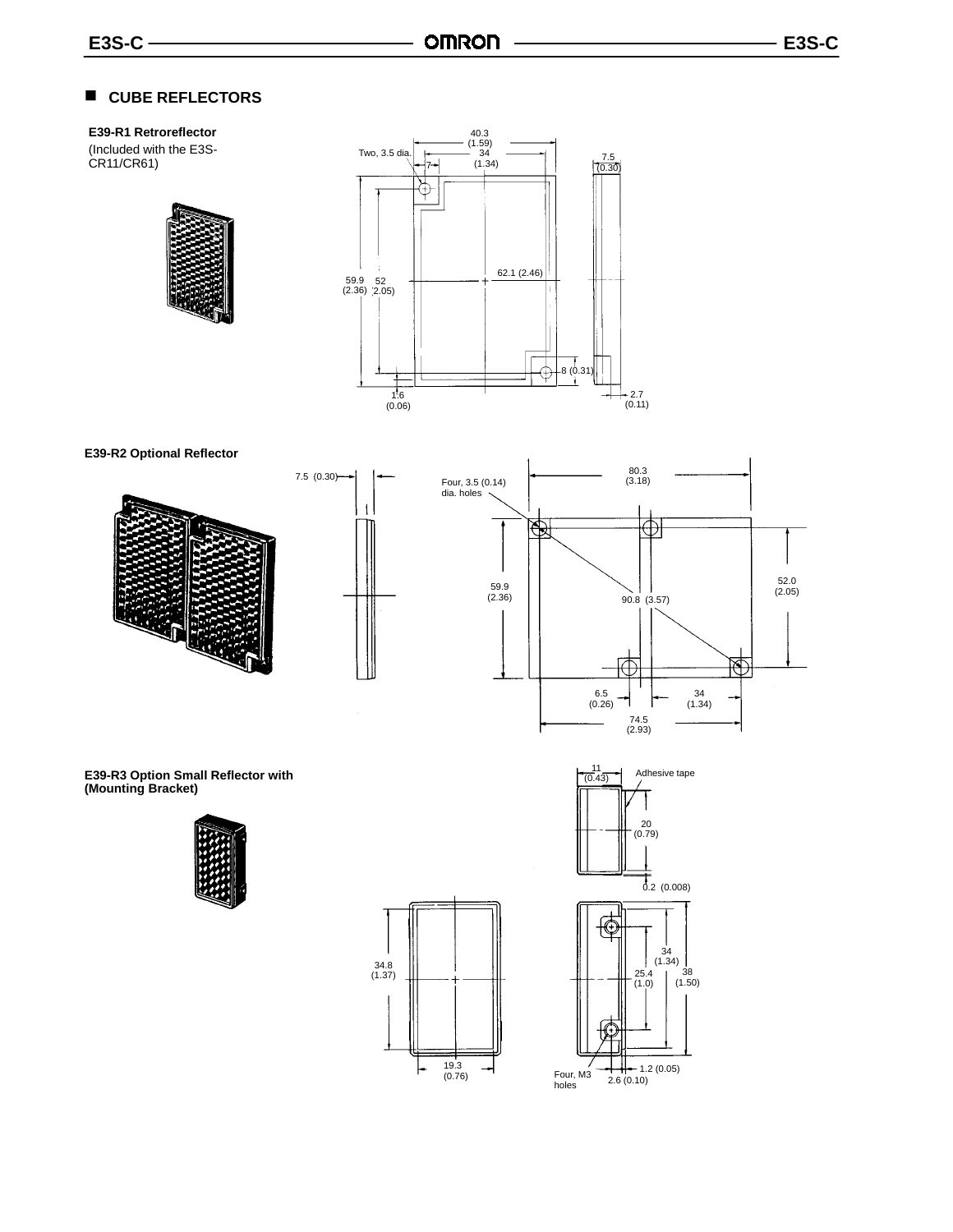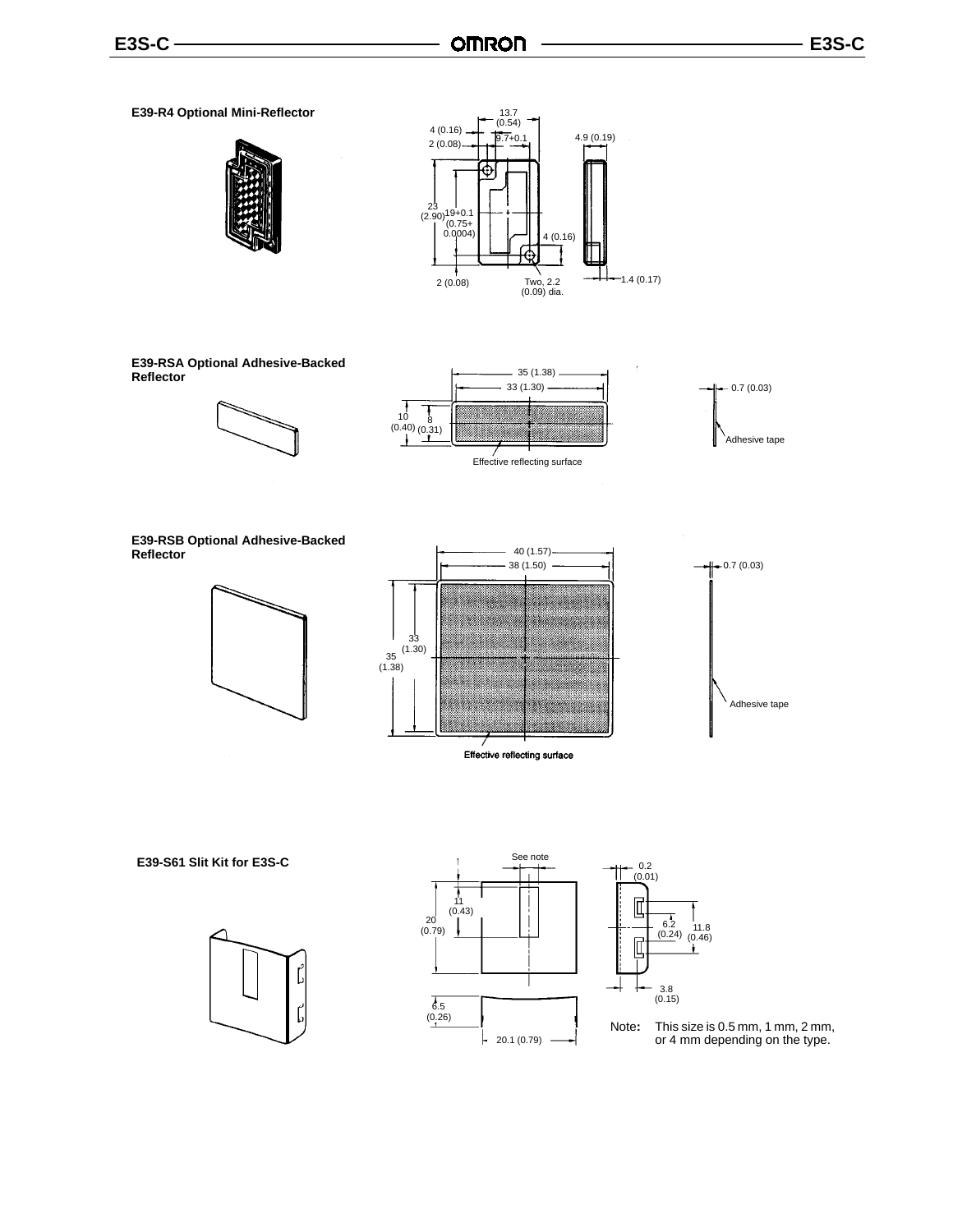### **MOUNTING BRACKETS**

**E39-L85 Vertical Mounting Bracket** Converts E3S-C Sensors to have the same<br>optical axis as E3S-⊟⊟⊟⊟42/44.





#### **E39-L86 Vertical Mounting Bracket**

Converts E3S-C Sensors to have the same optical axis as E3S- $\Box$  $\Box$  $\Box$ 43.

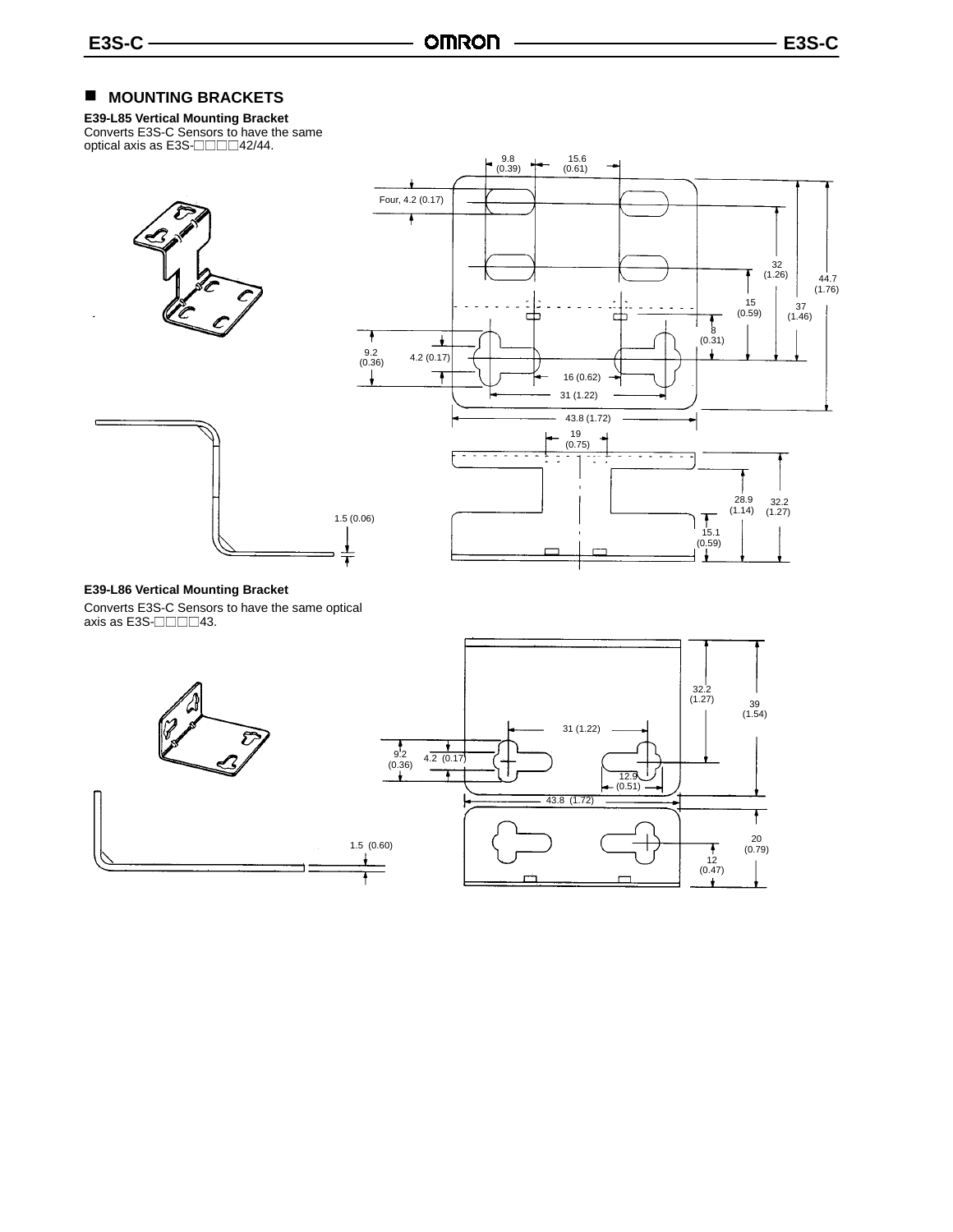#### **E39-L87 Special Mounting Bracket**



### **Nomenclature**

### **COPERATION PANEL**

Use the NPN and PNP output selector on the operation panel to select the type of output transistor. Use the Light-ON and Dark-ON selector on the operation panel to select the operation mode of the E3S-C.

#### **Horizontal Model Vertical Model**

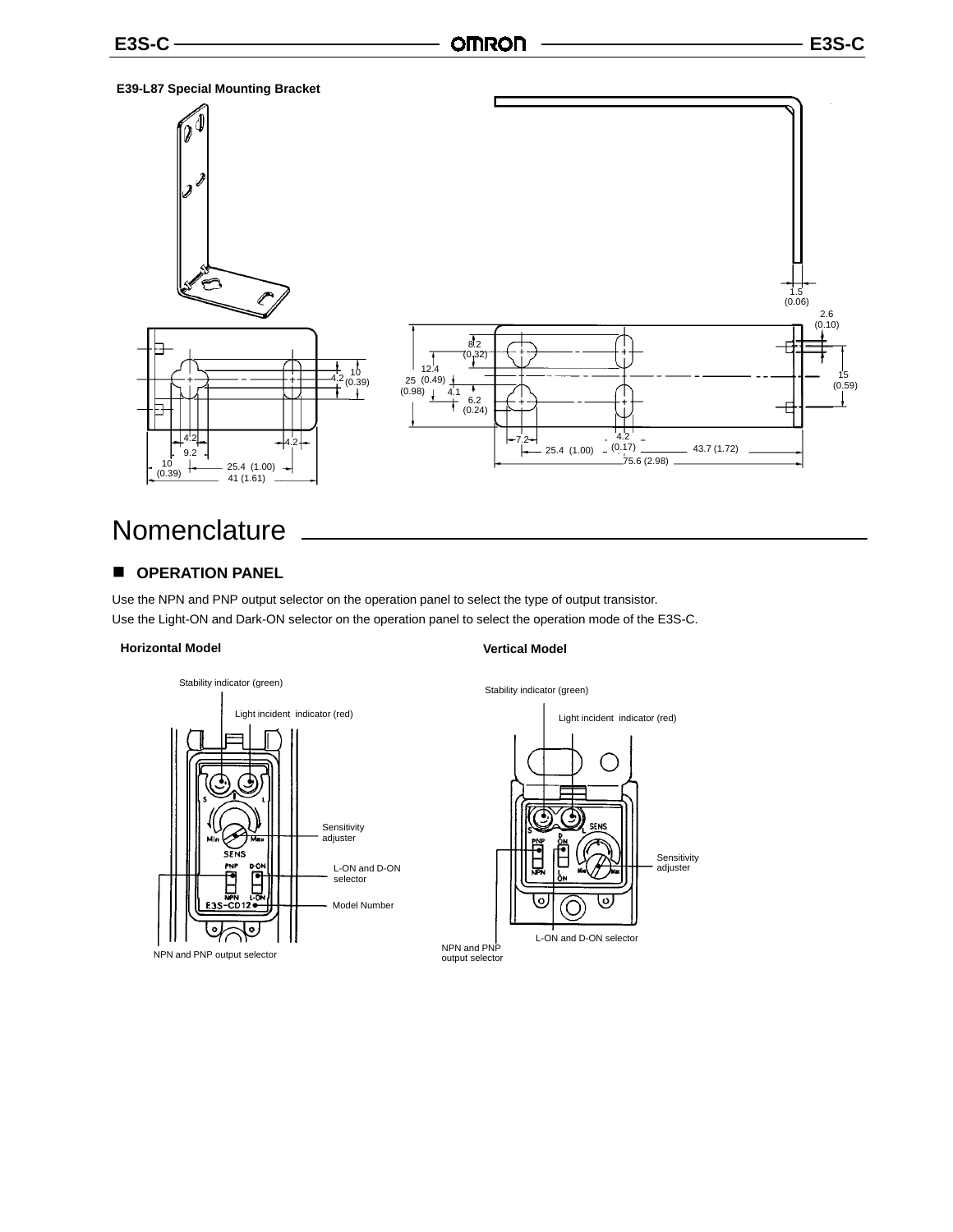### **Operation**

#### $\blacksquare$ **FUZZY LOGIC MUTUAL INTERFERENCE PREVENTION FUNCTION**

#### **(FOR E3S-CR AND E3S-CD ONLY)**

If photoelectric sensors are installed side by side, each Sensor may be influenced (or malfunction) by the light emitted from the other sensors. This is known as mutual interference.

The fuzzy logic mutual interference prevention function of the E3S-C enables the E3S-C to monitor light interference over a certain period of time. Before the E3S-C starts emitting light, the E3S-C retrieves the intensity and frequency of surrounding light interference as data. Using this data, the E3S-C calculates, with fuzzy inference, the risk of the E3S-C malfunctioning and controls the timing of the E3S-C's light emission.

■ SENSITIVITY ADJUSTMENT (REFLECTIVE SENSORS)

When the risk is low, the E3S-C waits until there is no light interference and emits light.



When the risk is high, the E3S-C emits light between each light interference moment.



#### Steps | Step 1 November 2 Step 3 November 2 Step 3 November 2 Step 3 November 2 November 2 Step 3 Function Determine position A Determine position B Adjust to optimum setting Sen con Photoelectric sensor Sensing object Photoelectric sensor Sensing object Ser adj B

| Sensing<br>condition    | Photoelectric sensor<br>Sensing object                                                                                                                                                                                                                                                                                             | Photoelectric sensor<br>Sensing object                                                                                                                                                                                                                                                         | Photoelectric sensor<br>Sensing object                                                                                                                                                                                                                                                                                                                                                                                     |
|-------------------------|------------------------------------------------------------------------------------------------------------------------------------------------------------------------------------------------------------------------------------------------------------------------------------------------------------------------------------|------------------------------------------------------------------------------------------------------------------------------------------------------------------------------------------------------------------------------------------------------------------------------------------------|----------------------------------------------------------------------------------------------------------------------------------------------------------------------------------------------------------------------------------------------------------------------------------------------------------------------------------------------------------------------------------------------------------------------------|
| Sensitivity<br>adjustor | Max.<br>Min.                                                                                                                                                                                                                                                                                                                       | Max.<br>Min.                                                                                                                                                                                                                                                                                   | Max.<br>Min.                                                                                                                                                                                                                                                                                                                                                                                                               |
| Indicators              | OFF<br>ON<br><b>LIGHT</b><br><b>STABILITY</b><br>◯<br>(green)<br>(red)                                                                                                                                                                                                                                                             | OFF<br>OFF<br>LIGHT<br><b>STABILITY</b><br>(green)<br>(red)                                                                                                                                                                                                                                    | OFF<br>ON<br><b>LIGHT</b><br><b>STABILITY</b><br>(red)<br>(green)                                                                                                                                                                                                                                                                                                                                                          |
| Procedure               | Place target at the desired sensing<br>distance. Set sensitivity adjuster to the<br>minimum scale position, and gradually<br>increase sensitivity by turning the<br>sensitivity adjuster clockwise until the<br>Light Incident indicator (red LED)<br>turns ON. Position A designates the<br>point at which the LED has turned on. | Remove the target. Starting from the<br>maximum scale position, gradually<br>decrease sensitivity by turning the<br>sensitivity adjuster counterclockwise<br>until the Light Incident indicator (red<br>LED) turns OFF. Position B<br>designates the point at which the LED<br>has turned OFF. | Set the sensitivity indicator to the<br>position between Positions A and B (in<br>some cases, Positions A and B are<br>opposite of the above example). The<br>photoelectric sensor will then work<br>normally if the stability indicator<br>(green) is lit with and without the<br>target. If it is not lit, stable operation<br>cannot be guaranteed, in which case a<br>different detection method should be<br>applied. |

Unlike conventional photoelectric sensors, the variation in the sensitivity among several E3S-C photoelectric sensors is minimal. This means the sensitivity can be adjusted on only a single photoelectric sensor, and then the adjusters on the other E3S-C photoelectric sensors can be set to the same scale position. There should be no need to adjust the sensitivity of each photoelectric sensor individually.